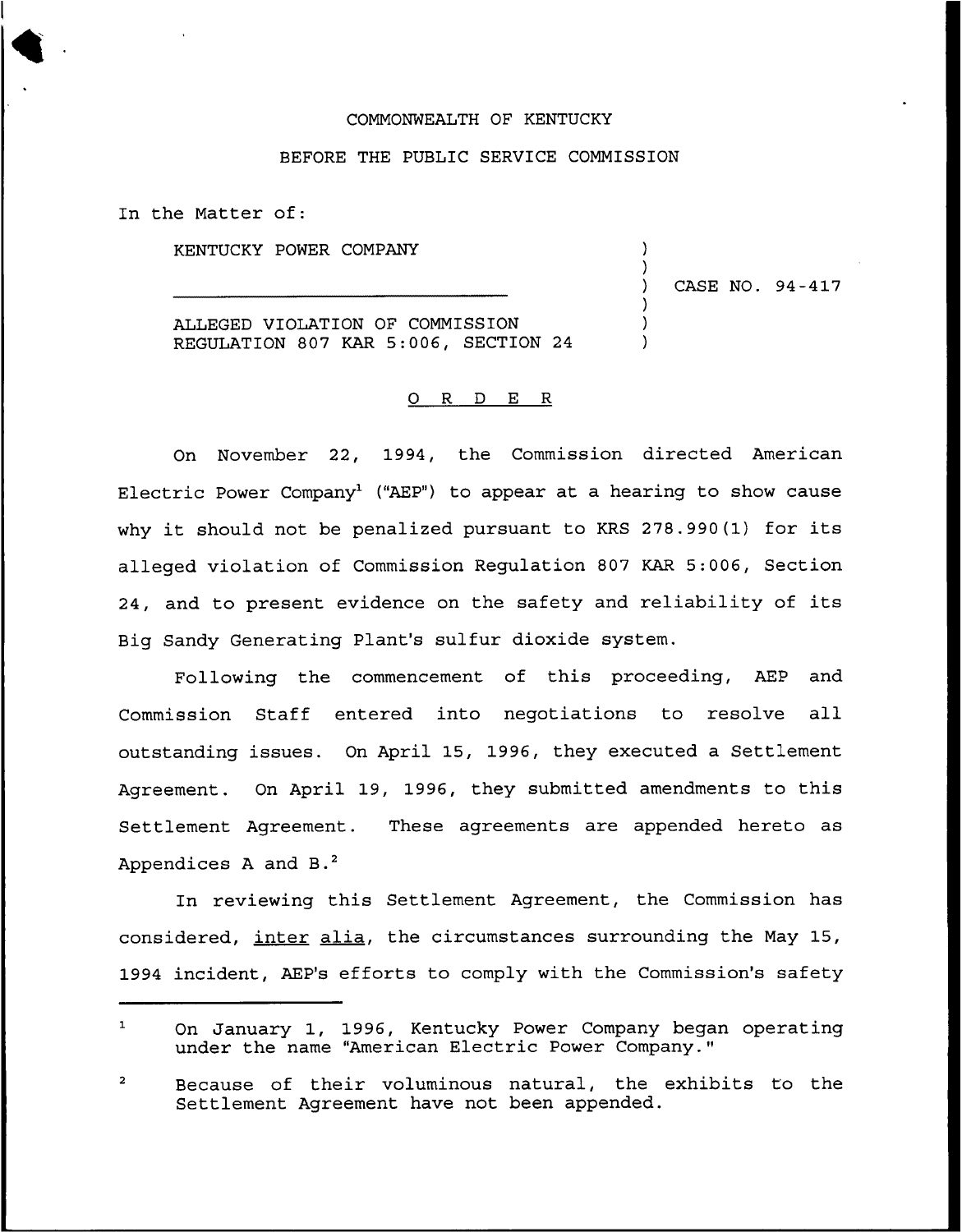regulations and its willingness to improve and enhance its existing safety programs and operations.

After reviewing the Settlement Agreement, as amended, and being otherwise sufficiently advised, the Commission finds that it is in accordance with the law, does not violate any regulatory principle, results in a reasonable resolution of this case, and is in the public interest.

IT IS THEREFORE ORDERED that:

1. The Settlement Agreement, as amended, is incorporated into this Order as if fully set forth herein.

2. The terms and conditions set forth in the Settlement Agreement, as amended are adopted and approved.

3. Within 10 days of the date of this Order, AEP shall pay to the Commonwealth of Kentucky the sum of Five Hundred (\$500) Dollars. This payment shall be in the form of a cashier's or certified check made payable to "Treasurer, Commonwealth of Kentucky" and shall be mailed or delivered to: Office of General Counsel, Public Service Commission of Kentucky, 730 Schenkel Lane, Post Office Box 615, Frankfort, Kentucky 40602.

4. This case is closed and shall be removed from the Commission's docket.

Done at Frankfort, Kentucky, this 7th day of May, 1996.

PUBLIC SERVICE COMMISSION <u>Chatirman</u>

ATTEST: M7

Executive Director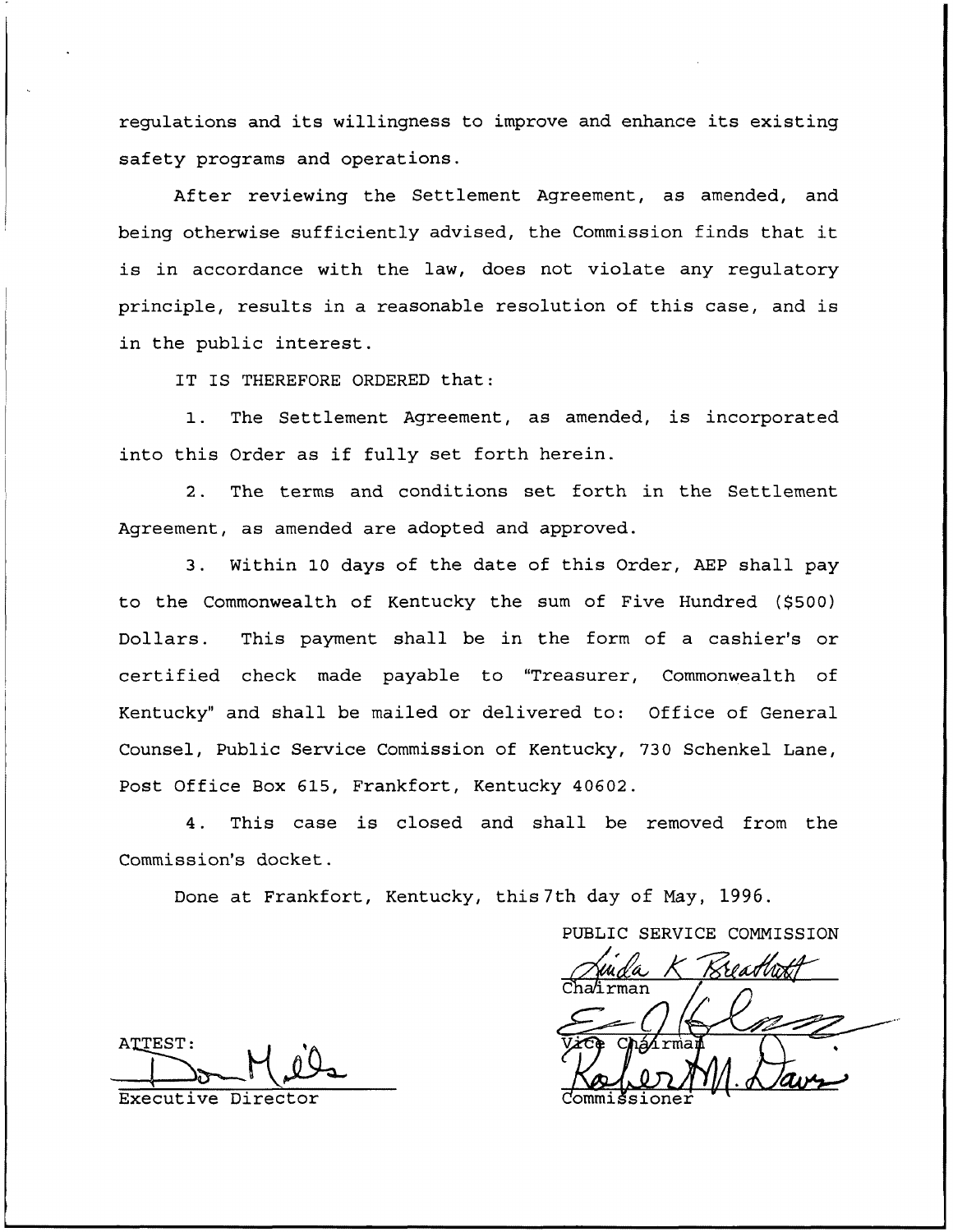APPENDIX A

AN APPENDIX TO AN ORDER OF THE PUBLIC SERVICE COMMISSION OF KENTUCKY IN CASE NO. 94-417 DATED NAY 7, 1996

COMMONWEALTH OF KENTUCKY COMMONWEALTH OF KENTUCKY

# BEFORE THE PUBLIC SERVICE COMMPS SIDN2 03 PM '96

In the Matter of:

KENTUCKY POWER COMPANY

CASE NO 94-417

PUBLIC SERVICE COMMISSION

> ) ) ) ) ) )

ALLEGED VIOLATION OF COMMISSION REGULATION 807 KAR 5:006, SECTION 24

# SETTLEMENT AGREEMENT

THIS AGREEMENT is made and entered this  $5<sup>+4</sup>$  day of April 1996, by and between the STAFF OF THE PUBLIC SERVICE COMMISSION OF KENTUCKY ("Commission Staff") and KENTUCKY POWER COMPANY d/b/a AMERICAN ELECTRIC POWER COMPANY ("AEP").

## WITNESSETH:

THAT, WHEREAS, the Commission Staff issued an Electrical Utility Accident Investigation Report dated June 28, 1994 ("Investigation Report") detailing its investigation of an incident which occurred on May 15, 1994 at AEP's Big Sandy Generating Station in Louisa, Kentucky; and,

WHEREAS, Commission Staff in its Investigation Report found that AEP failed to comply with its internal procedures at the time of the incident and that this failure constituted a probable violation of Public Service Commission Regulation 807 KAR 5:006, Section 24; and,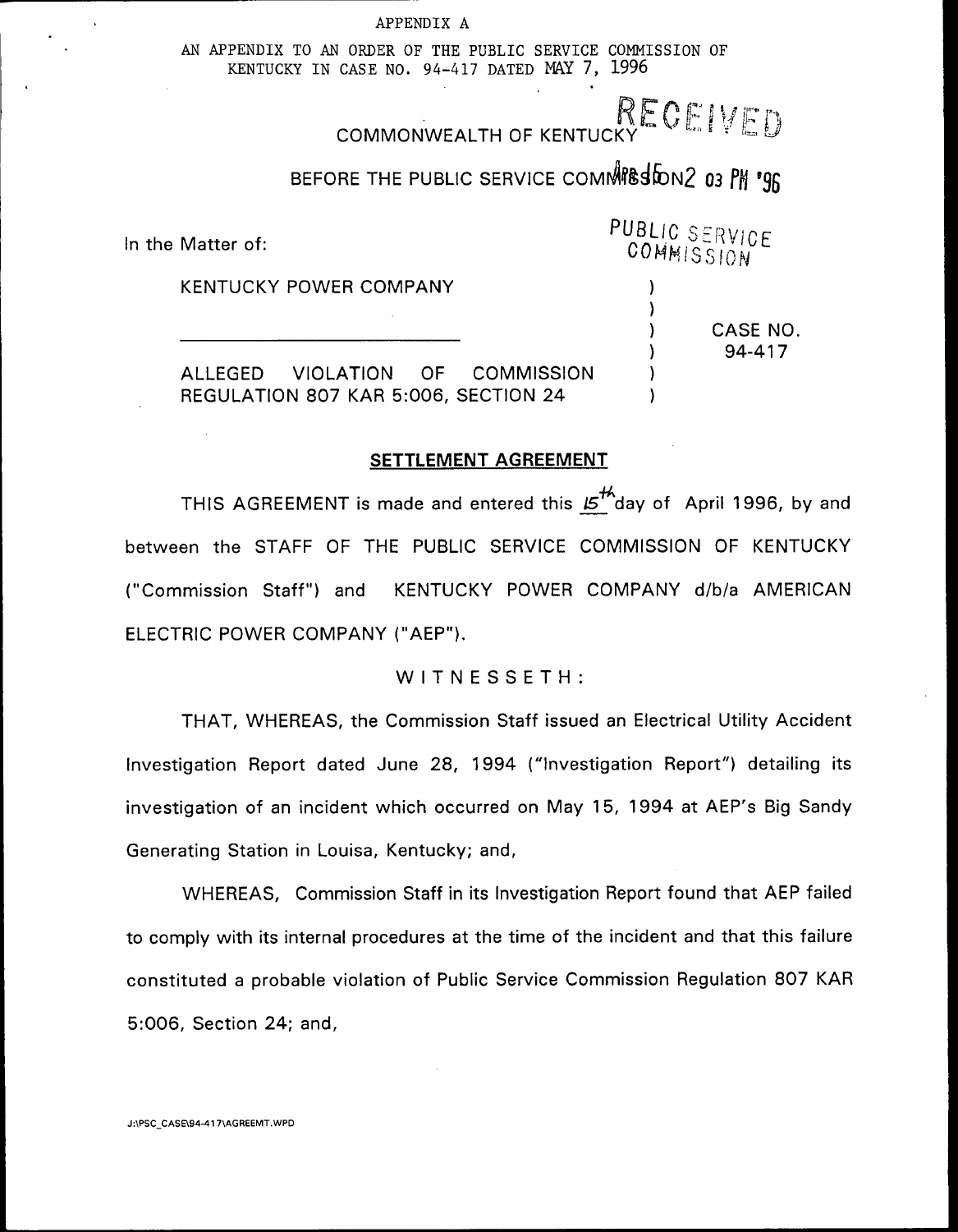WHEREAS, on November 22, 1994, the Public Service Commission found that Drima facie evidence existed that AEP had failed to comply with Public Service Commission Regulation 807 KAR 5:006, Section 24, and that further investigation of the sulfur dioxide system at AEP's Big Sandy Generating Station was required; and,

WHEREAS, on November 22, 1994, the Public Service Commission ordered AEP to show cause why it should not be subject to the penalties of KRS 278.990 for its alleged violation of Commission Regulation 807 KAR 5:006, Section 24, and to present evidence on the safety and reliability of Big Sandy Generating Plant's sulfur dioxide system; and,

WHEREAS, AEP and Commission Staff stipulate that:

- $1<sub>1</sub>$ On May 15, 1994, Bonnie Oney, Gary Hartman, Michael Rowh, Eric Jackson and Russell Modesitt, employees of Master Mechanical Insulation, were exposed to a sulfur dioxide gas release at AEP's Big Sandy Generating Station in Louisa, Kentucky.
- 2. The sulfur dioxide release occurred as a result of an equipment failure.
- 3. At the time of the May 15, 1994 incident, AEP had established and placed into effect certain internal procedures regarding the unloading of sulfur dioxide. A copy of these procedures is attached as Exhibit 1.
- 4. After the May 15, 1994 incident, Commission Staff investigated the incident and prepared a report of its investigation. A copy of this report is attached as Exhibit 2.
- If a hearing were held in this matter, AEP witnesses would testify 5. that, since the May 15, 1994 incident, AEP has taken the following actions at its Big Sandy Generating Station:

a. On November 20, 1995, AEP issued Purchase Order No. 25406-031-5X to Chemithon for installation of a molten sulfur

#### J:\PSC\_CASE\94-417\AGREEMT.WPD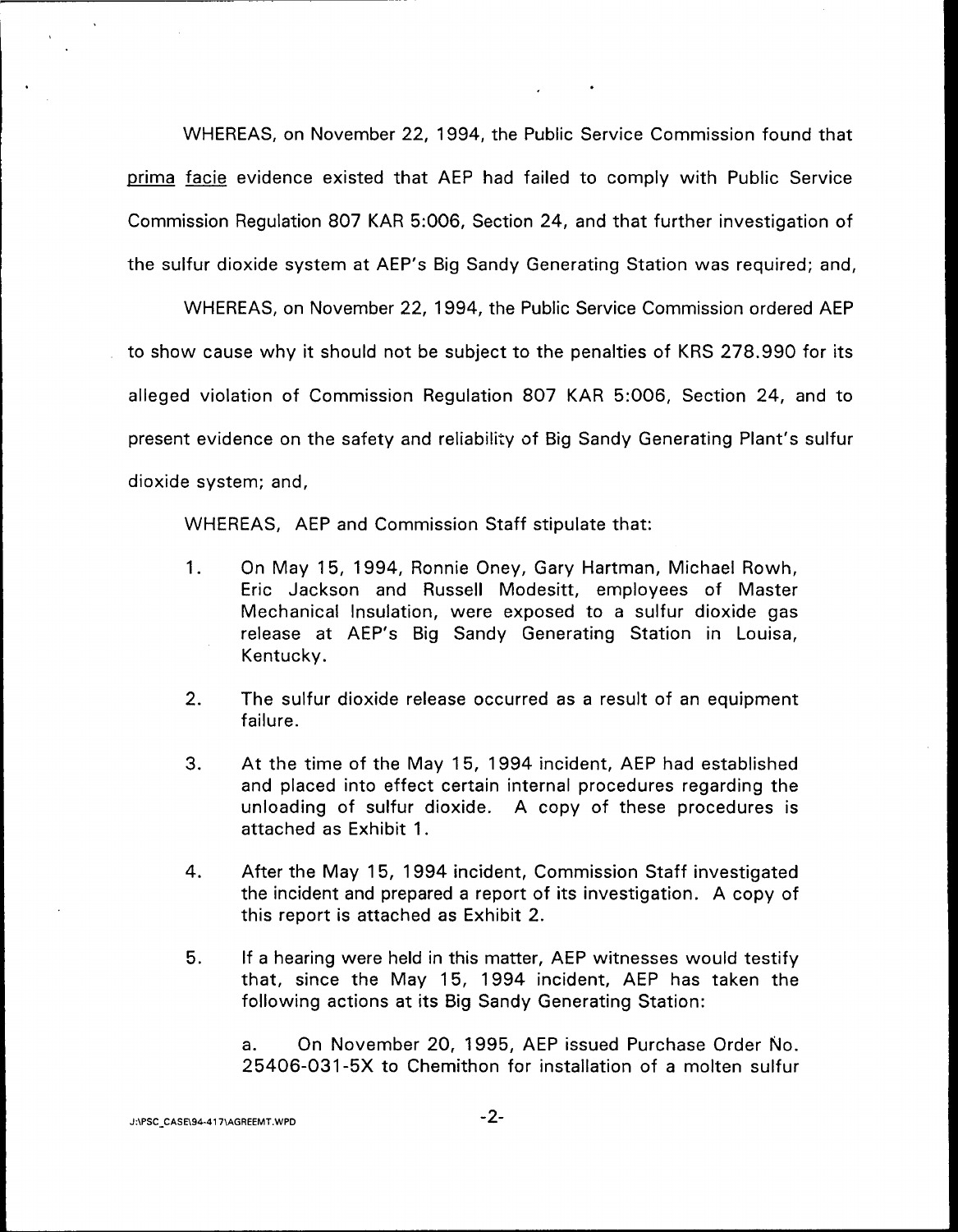burn system which produces sulfur trioxide from solid (nongaseous) sulfur to replace its current sulfur dioxide/sulfur trioxide system.

b. AEP has installed a sulfur dioxide detection system that would alert by warning sound and light all persons in the vicinity of the transfer point of any leak in the sulfur dioxide system. Mine Safety Appliances Company manufactured the sulfur dioxide detection system. A copy of the instruction manual for these monitors is attached as Exhibit 3.

c. AEP has posted signs on all doors and gateways leading to the sulfur dioxide unloading facility when sulfur dioxide unloading occurs. Photographs of these signs are attached as Exhibits 4A, 4B and 4C.

d. A map which indicates the location of all warning signs and sulfur dioxide detectors is attached as Exhibit 5.

e. AEP has required contractors to attest that they have informed all of their employees of the contents of the Contractor Safety and Health Guidelines and Checklist, a copy of which is attached as Exhibit 6. The contractor Safety and Health Guidelines and Checklist evacuation routes in the event of a sulfur dioxide gas emission.

f. AEP now schedules sulfur dioxide unloading activities during evening hours when fewer AEP and contractor personnel are present at the Big Sandy Generating Station.

WHEREAS, AEP and Commission Staff desire to settle the issues raised by this

proceeding.

NOW, THEREFORE, AEP and Commission Staff agree that:

 $1<sub>1</sub>$ AEP shall convert the current sulfur dioxide/sulfur trioxide system to a

molten sulfur burn system which produces sulfur trioxide from solid (nongaseous)

sulfur by December 31, 1996.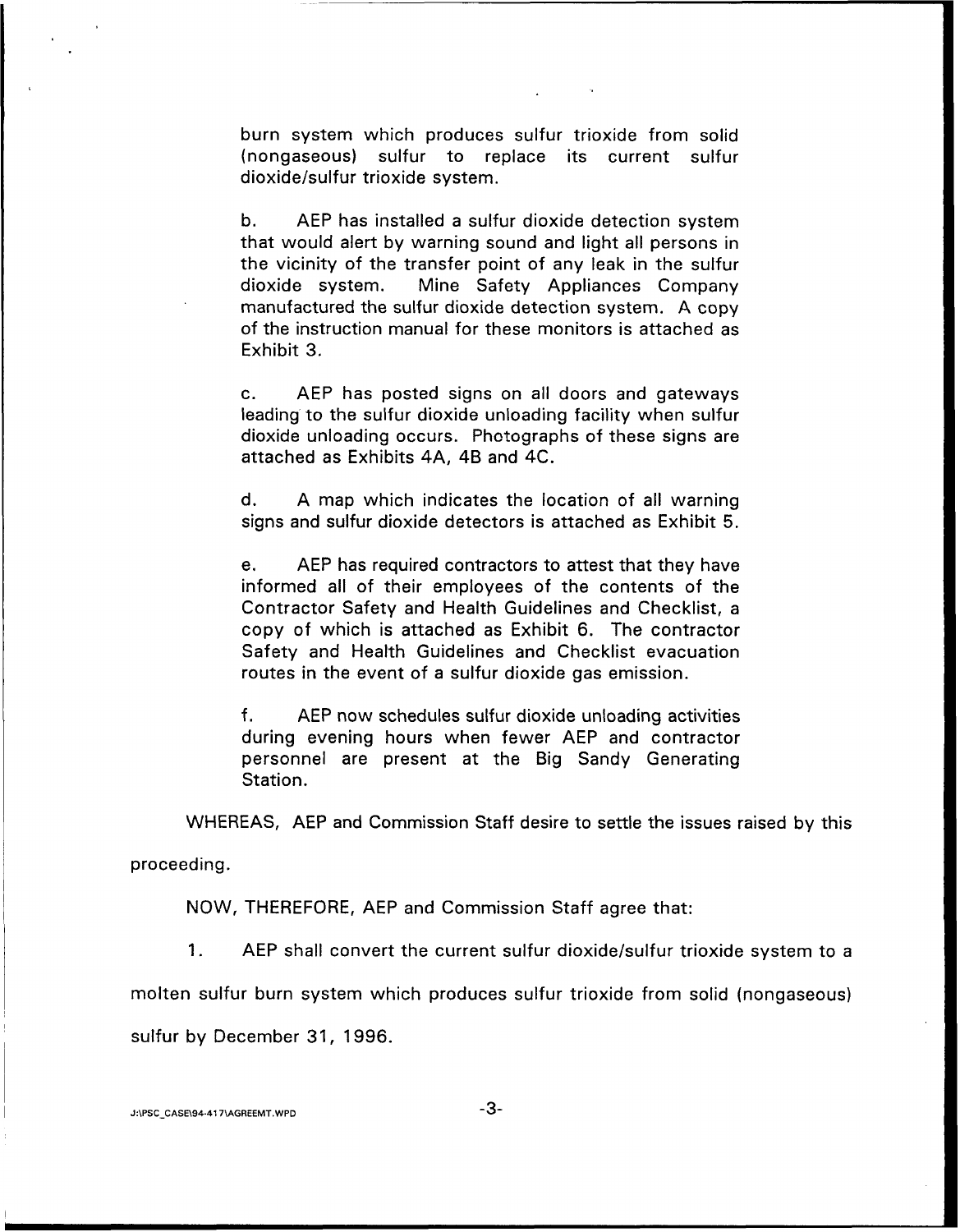2. Within 10 days of after the entry of an Order approving this Settlement Agreement, AEP shall pay to the Commonwealth of Kentucky the sum of Five Hundred (\$ 500) Dollars. This payment shall be in the form of a cashier's or certified check made payable to "Treasurer, Commonwealth of Kentucky" and shall be mailed or delivered to: Office of General Counsel, Public Service Commission of Kentucky, 730 Schenkel Lane, Post Office Box 615, Frankfort, Kentucky 40602.

3. This Settlement Agreement resolves all issues arising out of the May 15, 1994 incident.

4. This Agreement is subject to the acceptance of and approval by the Public Service Commission.

5. If the Public Service Commission fails to accept and approve this Settlement Agreement in its entirety, this proceeding shall go forward and neither the terms of this Settlement Agreement nor any matters raised during settlement negotiations shall be binding on either signatory.

6. If the Public Service Commission accepts and adopts this Settlement Agreement in its entirety and enters an order in this proceeding to that effect, AEP shall not apply for rehearing in this proceeding nor bring an action for review of that order.

7. AEP does not acknowledge the Public Service Commission's jurisdiction over safety issues and expressly reserves the right to contest the Public Service Commission's jurisdiction over safety issues in future proceedings.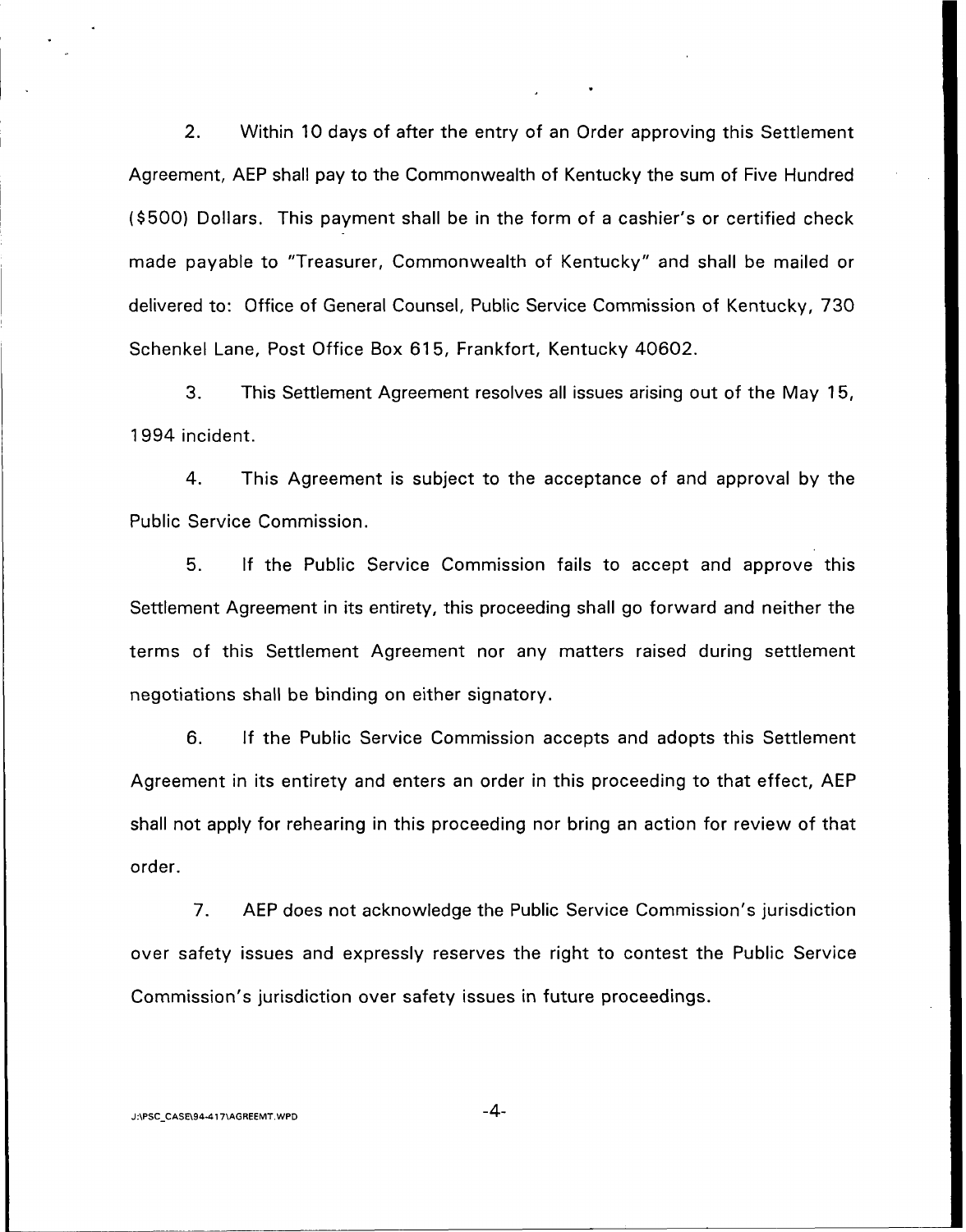8. Nothing contained herein shall be construed as an admission of a violation of any Public Service Commission regulation nor shall the Public Service Commission's acceptance of this agreement be construed as a finding of a violation of a Public Service Commission regulation.

IN WITNESS WHEREOF, AEP and Commission Staff have executed this Settlement Agreement the day and year first above written by and through their duly authorized attorneys.

# STAFF QF PUBLIC SERVICE COMMISSION OF KENTUCKY

BY: Analdow Ot

TITLE: Staff Attorney

KENTUCKY POWER COMPANY d/b/a AMERICAN ELECTRIC POWER

BY Caof RM ogner

J:\PSC\_CASE\94-417\AGREEMT.WPD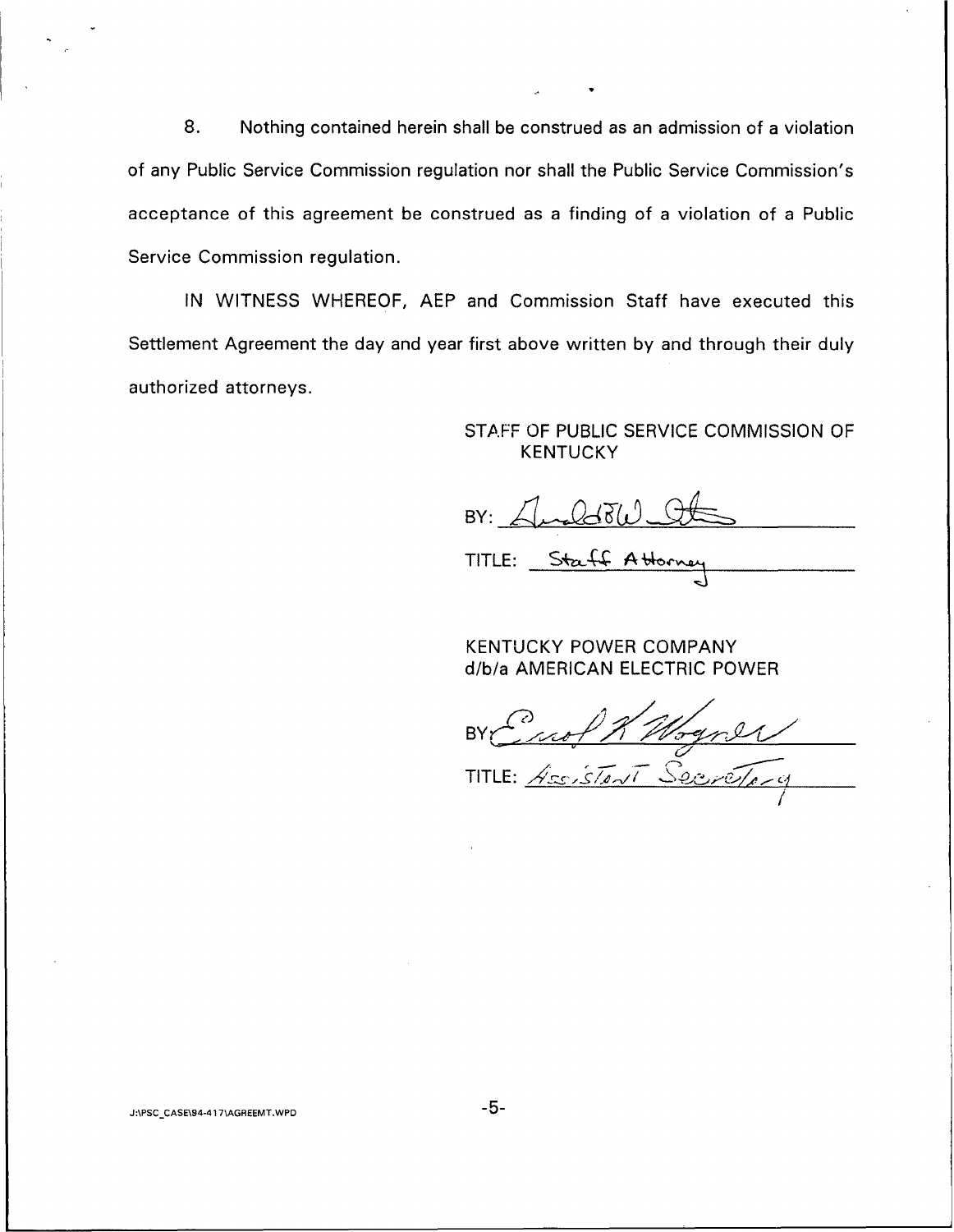#### APPENDIX B

AN APPENDIX TO AN ORDER OF THE PUBLIC SERVICE COMMISSION OF KENTUCKY IN CASE NO. 94-417 DATED MAY 7, 1996

# COMMONWEALTH OF KENTUCKY

# BEFORE THE PUBLIC SERVICE COMMISSION

In the Matter of:

KENTUCKY POWER COMPANY

ALLEGED VIOLATION OF COMMISSION REGULATION 807 KAR 5:006, SECTION 24

# AMENDED SETTLEMENT AGREEMENT

CASE NO. 94-417

1

This AMENDED SETTLEMENT AGREEMENT is made and entered this  $19^{44}$  day

of April 1996, by and between the STAFF OF THE PUBLIC SERVICE COMMISSION

OF KENTUCKY ("Commission Staff") and KENTUCKY POWER COMPANY d/b/a

AMERICAN ELECTRIC POWER COMPANY ("AEP").

Stipulation 5e of the Settlement Agreement of April 15, 1996 is amended  $1<sub>1</sub>$ 

to read:

AEP has required contractors to attest that they have informed all employees of the contents of the Contractor Safety and Health Guidelines and Checklist, a copy of which is attached as Exhibit 6. The Contractor Safety and Health Guidelines and Checklist contains, inter alia, the evacuation routes in the event of a sulfur dioxide gas emission.

2. Stipulation 5f of the Settlement Agreement of April 15, 1996 is amended

to read:

AEP now schedules sulfur dioxide unloading activities during hours (evenings and weekends) when fewer AEP and

J:\PSC\_CASE\94-417\AMENDAGT.WPD